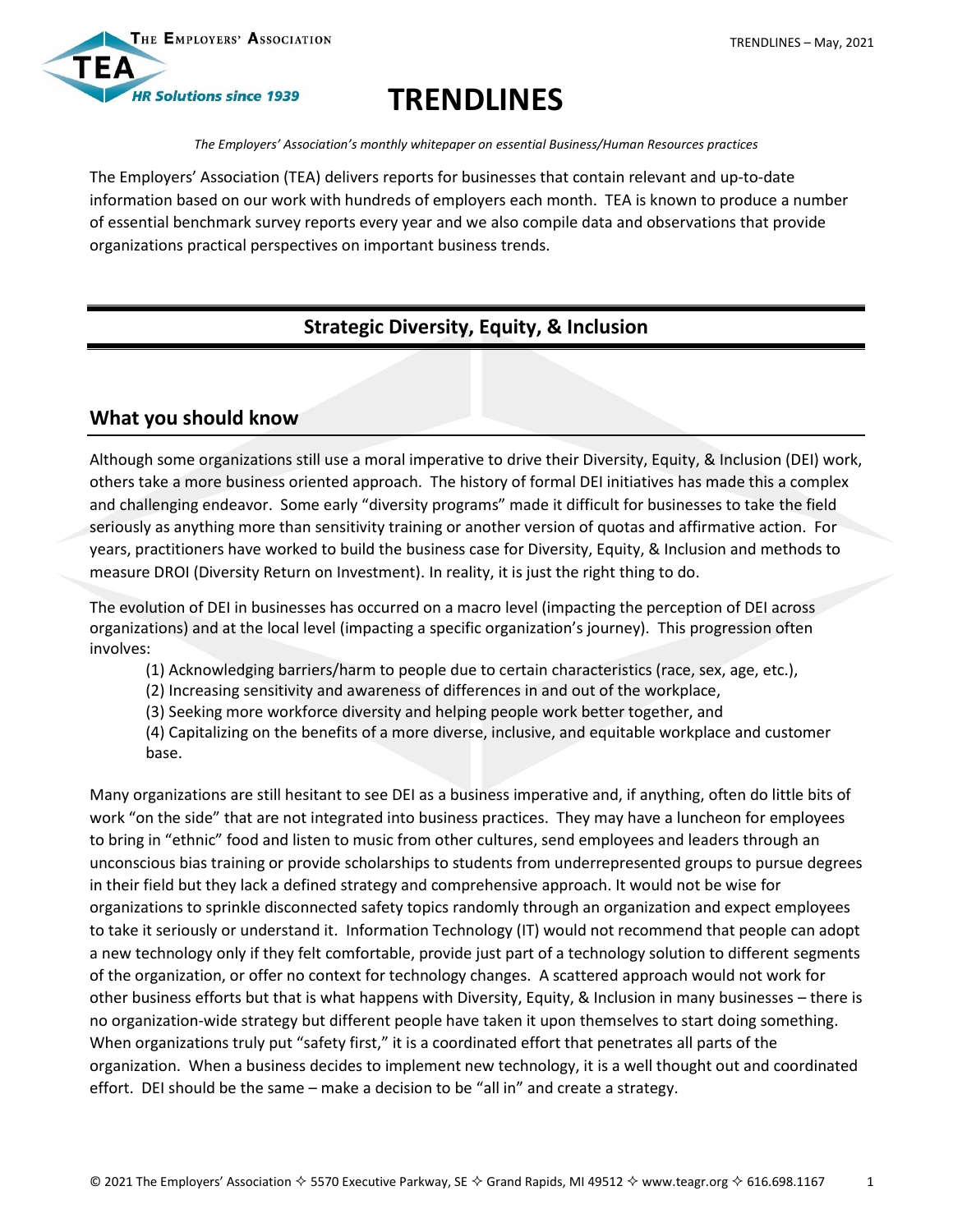### **What we know**

A statewide survey conducted throughout Michigan by The Employers' Association and American Society of Employers found that 46% of organizations do not have any DEI initiatives and 62% of businesses do not have a dedicated person to lead their DEI efforts. Almost 80% of the organizations have no DEI goals and most cite the lack of resources, time, and workload constraints driving their inability to implement and maintain a DEI focus.

The Employers' Association has seen a growing desire of small and medium sized businesses to address DEI in the workplace. There has been an increase in the number of requests to add specific DEI questions to our Employee Engagement Surveys as well as providing demographic breakouts to determine if some employee groups have different experiences based on race, sex, age, etc. We have introduced a Diversity, Equity, & Inclusion (DEI) Assessment to measure employee's experiences and another to identify business practices across 5 critical DEI measures. In addition, TEA's DEI Round Table continues to grow and discuss both tactical and strategic Diversity, Equity, & Inclusion work.

There is plenty of research to demonstrate the value of a well-managed diverse workforce (poorly managed diverse environments actually are less productive, more segregated, have higher turnover, and generate more lawsuits). It is not merely having diversity that provides the benefit – it is enhancing the organization's inclusive environment to create equitable and inclusive work setting where people can thrive and enhance the organization's capabilities and outcomes.

## **What it means**

Organizations need to be deliberate about their approach and desired results for DEI – it likely will not "naturally" happen. Historically, there have been coordinated efforts to keep certain groups out and discrimination and harassment that has been sanctioned as well as subtlety built into organizations' policies and practices. That is not always easy to recognize and/or overcome. Even when organizations have a commitment to DEI, there are not a lot of small and medium sized business models to follow. Most of the recognized best-practices come from larger organizations and may not translate cleanly to smaller businesses.

Some leaders will need more information/context to help them truly understand the value DEI brings. They may feel that the focus is unnecessary since they (and the organization) has been successful for many years without attention to diversity, equity, and inclusion in their organization. We see a similar challenge in organizations that want to introduce technological advances but the leader believes they do not need it since they have not required it before. A similar approach can be used to address the reluctance in both scenarios – provide the information/context needed to see the benefits of the change and the pitfalls of not changing.

Little to no progress will be made when DEI efforts are not supported by senior leaders and there is a lack of commitment from middle management. DEI is like most other parts of the business and needs to be approached as a business strategy. Diversity, Equity, & Inclusion should not get a buy simply because it feels like the right thing to do. There needs to be a clear plan with objectives and expected results. It is likely that an "expert" will be needed to help guide the process (whether internal or external) because organizational DEI is not something most leaders have studied or practiced during their leadership tenure.